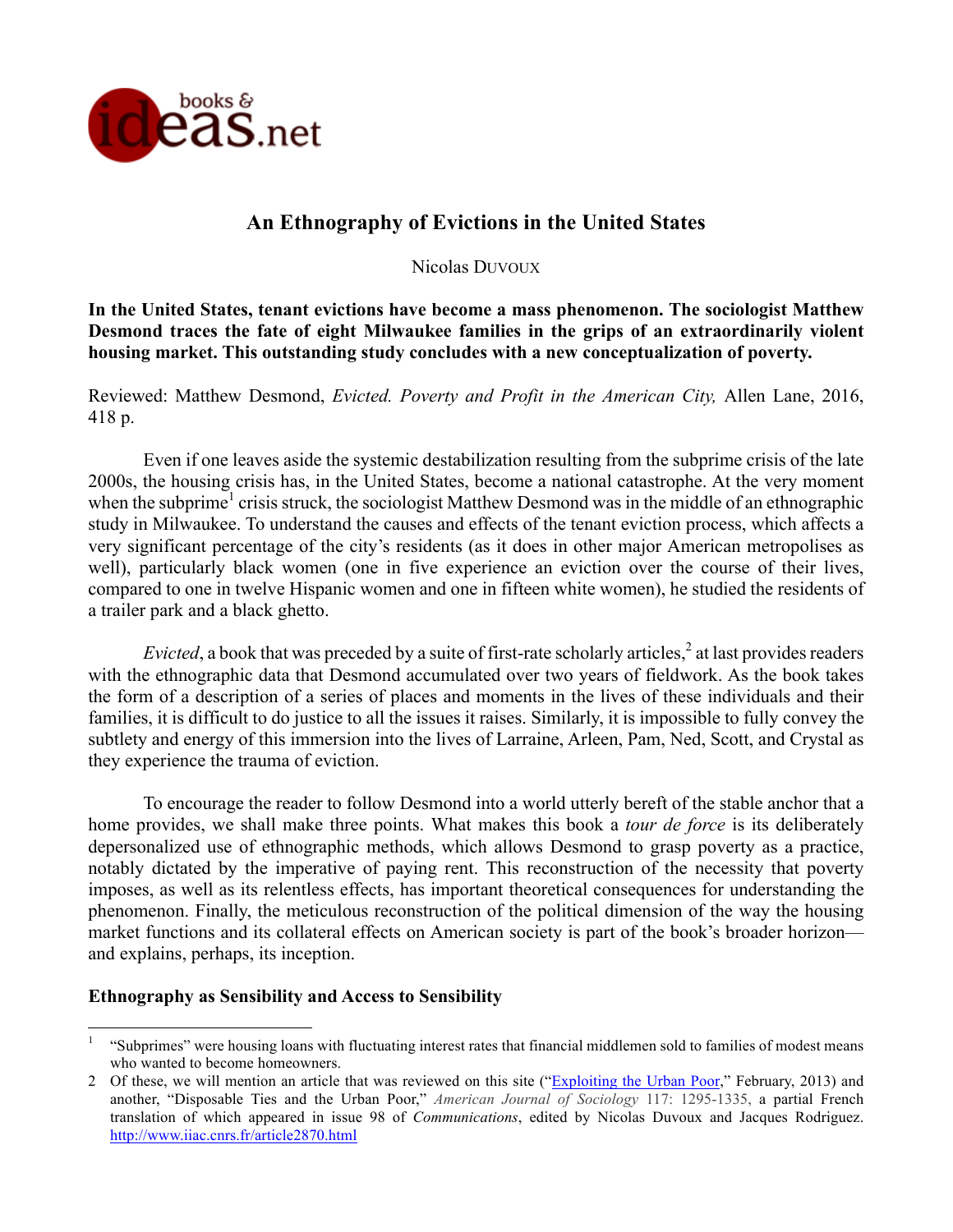In the reflective afterward ("About this Project") that concludes the book, Desmond addresses a methodological point which is essential to understand its tone. In his view, ethnography is not exactly a method. Its style must be as lacking in subjectivity as possible. The presence of the self, which is so valorized in anthropological and ethnographic practice—and which reached a kind of fever pitch in the ethical debates surrounding the publication of Alice Goffman's book $3$ —, constitutes a double filter that must be dispensed with to access to "the heat of life at play right in front of" the investigator (p. 324). Ethnography is not a method, but a way of being in the world. Ethnography, which is explicitly tied to the legacy of Harry Walcott, is first and foremost a sensibility that seeks to bypass the filter—and violence—of interpretation. Similarly, in writing, the narrator's presence is an obstacle to the social reality being considered. Consequently, Desmond practices a "relational" ethnography, which is mostly depersonalized, compared to the other uses, which associate fieldwork with the ethnographer's selfreflectivity. In this book, to the contrary, everything is done to dissolve the investigator's presence and to make of him a seismographer of emotions, thoughts, and practices that have been seized from circumstances that, while perhaps banal from society's standpoint, are nonetheless exceptional, and even, from an individual perspective, tragic.

The book's greatest qualities are its vigor and readability, as it brings readers into direct contact with the trajectories of the families Desmond follows in his study. Their reactions, emotions, and thoughts are conveyed with all the colors, smells, and sounds that characterize life among the most underprivileged layers of contemporary American society. The advantage is not simply that an ethnography which presents social phenomena in this way is likely, given current editorial standards, to attract a wide readership. The purpose of this practice is to reconstruct the sequence of phenomena leading to eviction, as well as the effects of the latter on the individuals who undergo this experience. This sequence is material (lack of money, the need to place furniture and other possessions in storage boxes, the loss of all physical anchors in the world), relational (involving interactions with roommates, friends, girlfriends and boyfriends, and family members; the loss of connections to a neighborhood and one's children's school), institutional (the loss of one's job, the risk of losing one's children, the risk of eviction, the loss of social benefits, and so on), and emotional (being unable to fulfill one's needs, anger, stress, frustration, depression, irrationality, and so on).

Each fate can be read through the psychological and social shocks provoked by different stages of these individuals' relationships with their peers, landlords, and institutions. Desmond relies on firsthand observations, except (as in the case of fights) when he must rely on successive, intersecting interviews with the protagonists.<sup>4</sup> What is most striking, however, is the emotional intelligence with which he approaches these situations and his ability to bring them to life, through language that naturally takes an apocalyptic tone when social reality becomes a ruthless and inhuman edict for the underprivileged individuals who are its objects and victims. This is the case when Desmond (pp. 266- 267) recounts the inequity of a court decision in which a guilty verdict is pronounced, even when it is clear to all, the judge included, that it was poverty that led Vanetta (one of the subjects) to commit armed robbery. If poverty is what made her commit a crime and she is still poor at the time of the verdict, who would think that she would not turn once again to crime? This is infernal logic informing the decision to take two children away from their mother. The human density of these situations, the banal, almost trivial character of the verdict, its effects on a life that has been broken by inextricable social circumstances and on that of her children; and, finally, the perspective it provides on a situation—not to mention its tragic epilogue—that could have resulted in a different outcome had the coordinates structuring Vanetta's life

 <sup>3</sup> Nicolas Sallée, "La prison ou la fuite," *La Vie des Idées,* July 2015.

The methodological scruples of this study, the results of which are corroborated by quantifiable measurements of phenomena, extend to hiring someone to verify statements made in interviews through the consultation of notes.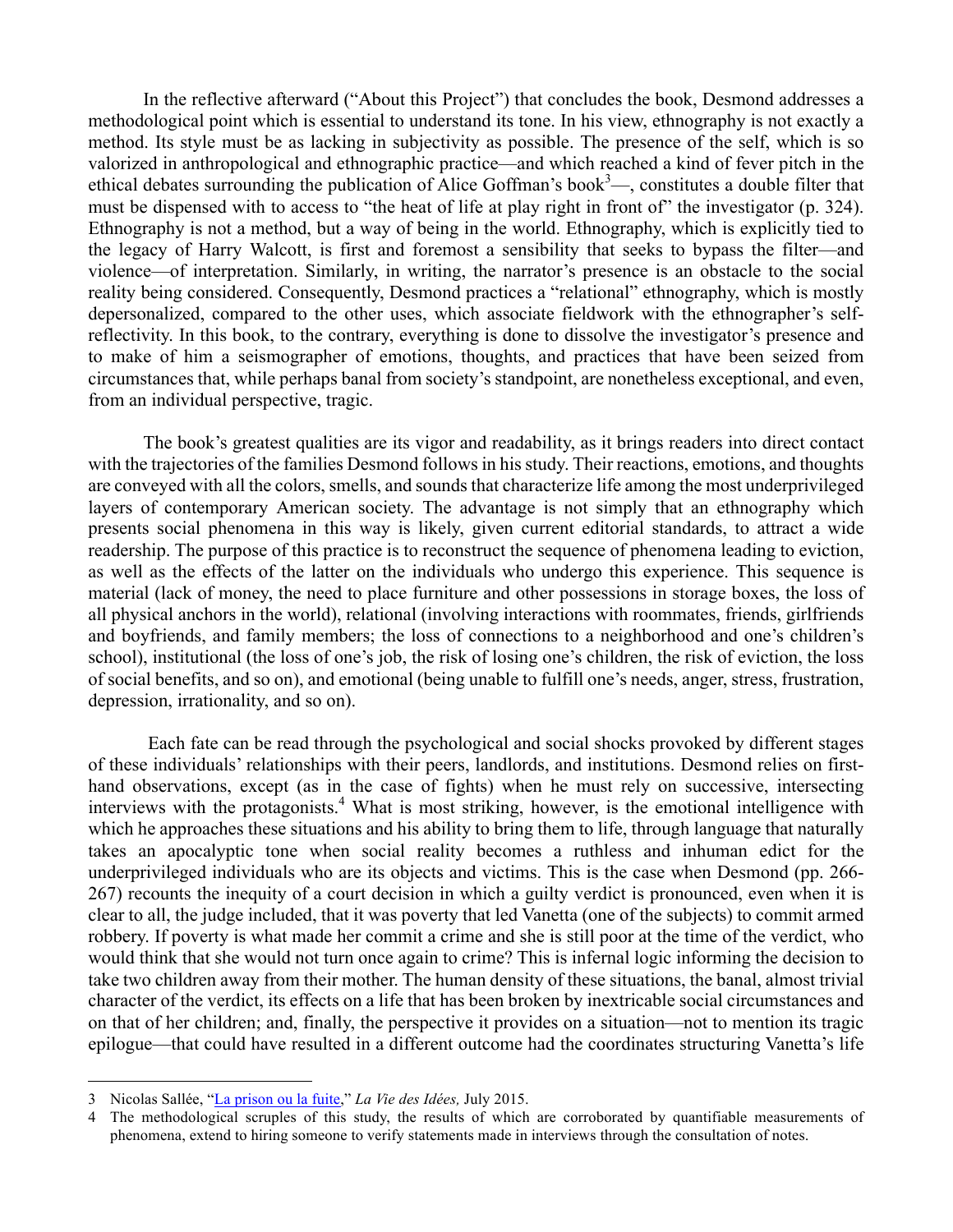been different are only one example of the way Desmond's journey becomes an odyssey to the very heart of social despair and the emotional repercussions through which disadvantage breeds disadvantage. For Scott, a recovering drug addict, his descent into addiction led him to be fired and to wallow in a trailer park, like a ghost wandering on the margins of the city and the realm of the living.

## **The Politics of the Investigative Field**

The second reason that makes this study so rich results in its ability to carefully reconstruct the institutional mechanisms that shape the lives of the poorest Americans and which contribute to urban poverty's relentless reproduction. Desmond first rejects a doubt as to whether observations of the kind he has gathered are generalizable, thus dismissing the accusation that is often leveled—in the United States, but in France, too—against the political dimension of ethnography, which is allegedly immersed in local data and thus incapable of accessing the broader structures of social life and the relationships of domination that shape it. If the prevalence and targets of eviction are the same in Milwaukee as in other cities, the burden of proof is reversed: how could the same causes not produce the same effects?

Desmond investigates landlords (Sherrena in the black ghetto and Tobin in the white trailer park) and sheds light on the opportunities as well as the constraints they encounter in investing in a sector of the housing market aimed at the poor. He calls attention to this raw but often unnoticed fact. Poverty is produced through inputs and outputs of money; outputs of money go into the pockets of other social actors. Among the latter, landowners have an interest in extracting profits that is enhanced by the fact that they are not subject to the constraints of low-income populations' living conditions. <sup>5</sup> Poverty is produced through exploitation, which is made possible by segregation and institutional conditions that are unfavorable to poor people in general and poor blacks in particular. The book describes in detail the relationship between landowners and tenants, showing how landowners can make money off of their properties, pressure their tenants, and cooperate among themselves to validate and carry out evictions, thus allowing the reader to reconstruct the social conditions of possibility for extracting profit from different segments of urban society and society at large. Poverty is not isolated from the rest of society; it exists and is reproduced only because certain categories of the population are caught up in exploitative relations with other markets. To a very significant degree, the real estate market is a predatory site for the extraction of resources from the poor that benefits the wealthy.

On the other hand, eviction is not only an effect, but also a cause of poverty (severe material constraints, as well as the loss of social relationships and physical security, lead to depression and suicide). Exploitation is the root of the production and reproduction of urban poverty. There is money to be made in the ghetto (hence the saying "the hood is good"). Exploitation, notably through the extraction of resources by particular social actors through various financial techniques, has been institutionalized. Rejecting and deconstructing the argument for deregulating or not regulating a sector that Desmond asks us to see as every citizen's inalienable right, he brings to light the conditions that make this exploitation possible.

Desmond weaves into his account historical and institutional explanations that allow the reader who must make an effort to pull all these strands together in order to systematize the analyses presented in the descriptive chapters—to grasp how unjust and intolerable situations are created. He considers the historical origins of slum construction and its ties to the development of capitalism in major metropolises; he mentions the origins of the connection between the exploitation and segregation of African-Americans

 <sup>5</sup> This is particularly true for women, who both have more official income than man and fewer of the interactive resources allowing them to negotiate, for example by offering to do maintenance or odd jobs in exchange for remaining in their homes.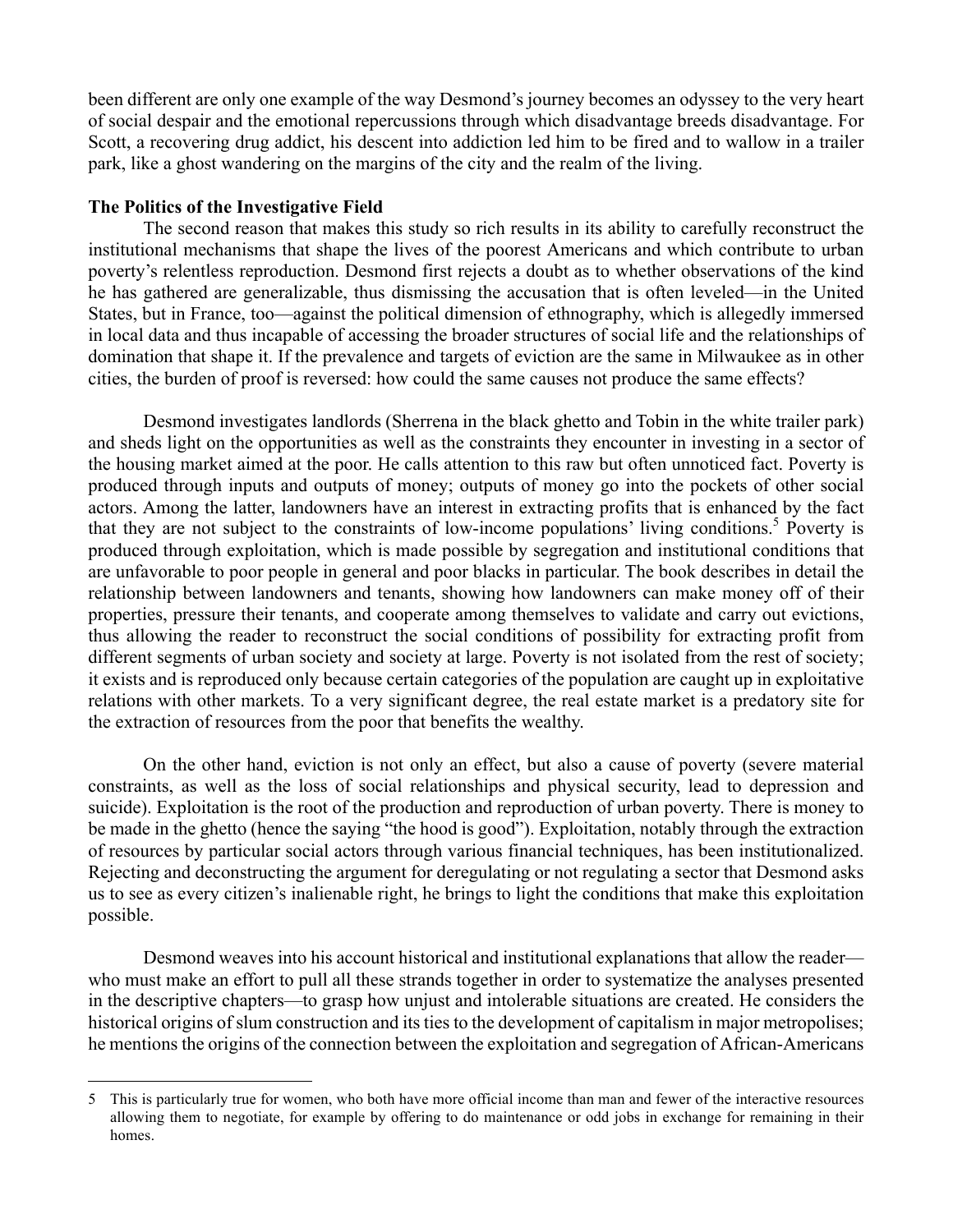who, confined to downtown areas since the Great Migration from the south, did not enjoy, even after the Civil Rights Movement, the same legal protections as whites; and the creation of racial dividing lines in cities and the effects of deindustrialization and incarceration. All of these factors constitute the basic social framework that is regulated by institutions, either because they are collectively constructed by actors with interests in preserving exploitation, or because they place the poor before impossible choices. This is true of battered women who, due to regulations that make landowners responsible for such troubles, are placed before a dilemma: they can be silent and risk abuse, or call the police and risk eviction. The police are either involuntarily blind or cynical when they note that, of the battered women who fall victim to their partners' blows (at a rate of one per week), most do not called the police. If they had, the police would have turned to the landlords to make the calls stop (p. 192).

To mitigate the effects of this phenomena which, given the rising number of evictions, is fast becoming a? social and public health disaster, Desmond proposes that we consider the household as the foundation of the mental and social security of individuals and families. Having a stable roof over one's head should be the right of every citizen in a country that, as the world's largest economic power, possesses colossal financial resources. In order to achieve this goal and to make up for the shortcomings of solutions that, like the vouchers system, ultimately benefit landowners and reflect their interests, Desmond proposes extending to all low-income families a universal program of housing assistance that would make it possible to regulate equitably a sector that is vital not only for the economy in the general, but for families of modest means in particular: this would give the poor the psychological stability they need to plan for the future and the financial means to satisfy their basic daily needs by releasing them from their pressure of an eviction threat. Thus it makes sense to limit the inventiveness of financial techniques and the ability to make money off of housing the poor. The human, social, and psychological stakes are too great for this sector to be unregulated.

## **The Sociogenesis of the Culture of Poverty**

In reaching this conclusion, Desmond reviews some of the most commonly shared conceptions of how poverty should be defined. We have already emphasized the novelty (which is moderate but still significant vis-à-vis the abundant literature on inner-city poverty) of an approach emphasizing exploitation (see "Exploiting the Urban Poor"). The quest for profit and the lack of regulation are what exposes the poor to problems (and their reoccurrence) caused by the high probability of wealth resulting from being a landlord. This approach calls attention to the almost complete neglect of the issue of exploitation in research on urban poverty in the wake of William Julius' William's seminal work, *The Truly Disadvantaged* (see "The Culture of Poverty Reconsidered").

It is important to emphasize a further contribution that this approach makes to the field of sociology—one that is more discrete, as Desmond, to avoid overburdening the text, has largely confined it to the endnotes. By focusing on practices and paying extreme and occasionally obsessive attention to the contours and sequence of material facts, as well as to the thoughts and emotions triggered by the existential crisis of eviction, Desmond proposes a socio-genesis of the culturalization of poverty. He shows how the social circumstances that characterize poverty suffice to account for the behavior and phenomena that are attributed to poor people's mental state. Convinced that glorifying the poor, failing to present their flaws and pettiness, is just another way of dehumanizing them (rather than seeing these shortcomings as inherent to the human condition), Desmond makes no effort to hide the unfortunate ways that impoverished mothers treat their children. He describes the violent behavior that develops among the poor, and the total lack of solidarity or any sense of belonging to a common world. He describes, in short, a world that functions, for the most part, in total conformity with the empirical expectations of the anthropological model of the culture of poverty. His approach is, however, radically opposed to the latter.